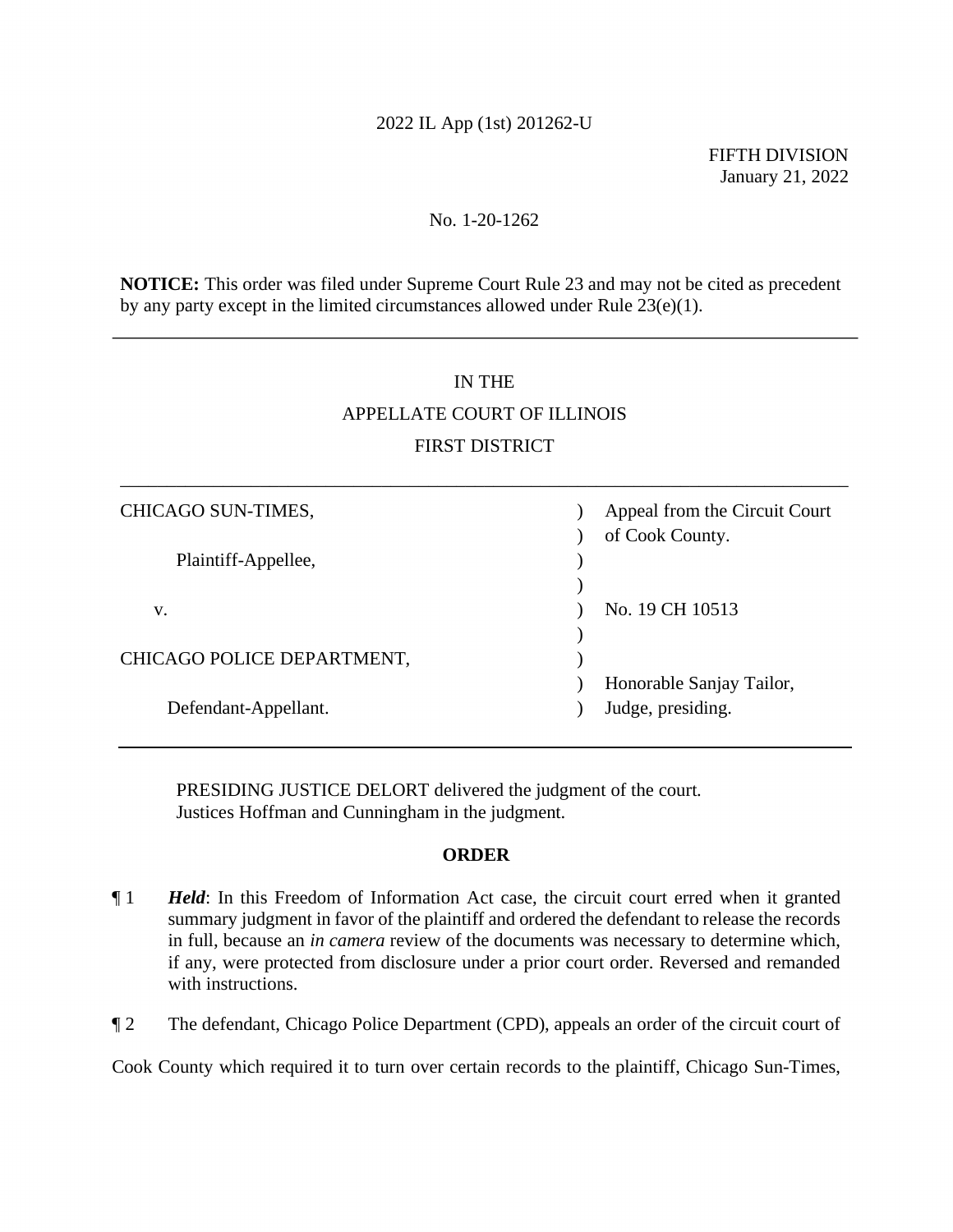1-20-1262

under the Freedom of Information Act (FOIA) (5 ILCS 140/1 *et seq.* (West 2018)). We find that the circuit court erred by granting summary judgment to the Sun-Times before first conducting an *in camera* review of the requested documents to determine which, if any, were protected from disclosure by a prior court order. We reverse and remand for further proceedings with instructions.

### ¶ 3 BACKGROUND

¶ 4 This case had its genesis in 2004, when Richard Vanecko, a nephew of then-Mayor Richard M. Daley of Chicago, assaulted David Koschman on Division Street in Chicago. Koschman fell backwards, struck his head, and eventually died from his injuries. A special prosecutor was appointed to supervise the investigation and eventual prosecution of Vanecko, and a grand jury was empaneled. The case generated considerable interest by news media outlets and a host of FOIA requests for governmental records relating to the investigation. In earlier litigation, our supreme court held that the Better Government Association could not obtain materials generated in course of the special prosecutor's grand jury investigation of the assault under FOIA, and that the City of Chicago did not improperly withhold requested records under FOIA, because they were subject to protective orders issued in 2012 and 2014 by the court overseeing the grand jury. *In re Appointment of Special Prosecutor*, 2019 IL 122949, ¶ 12. These orders are still in force.

¶ 5 On February 21, 2019, after the supreme court issued its opinion in *Special Prosecutor*, the Sun-Times submitted a terse, but broad, new FOIA request to CPD, seeking "all records [the Police Department] has regarding the death of David Koschman." On June 14, 2019, well beyond both the original five-day period under FOIA for responding and the additional five-day extension it invoked, CPD denied the request, stating that it had already provided the Sun-Times with "all available non-exempt records responsive to [the] request" in its answers to 18 previous Sun-Times FOIA requests, which were specified by their file numbers. Shortly thereafter, however, on July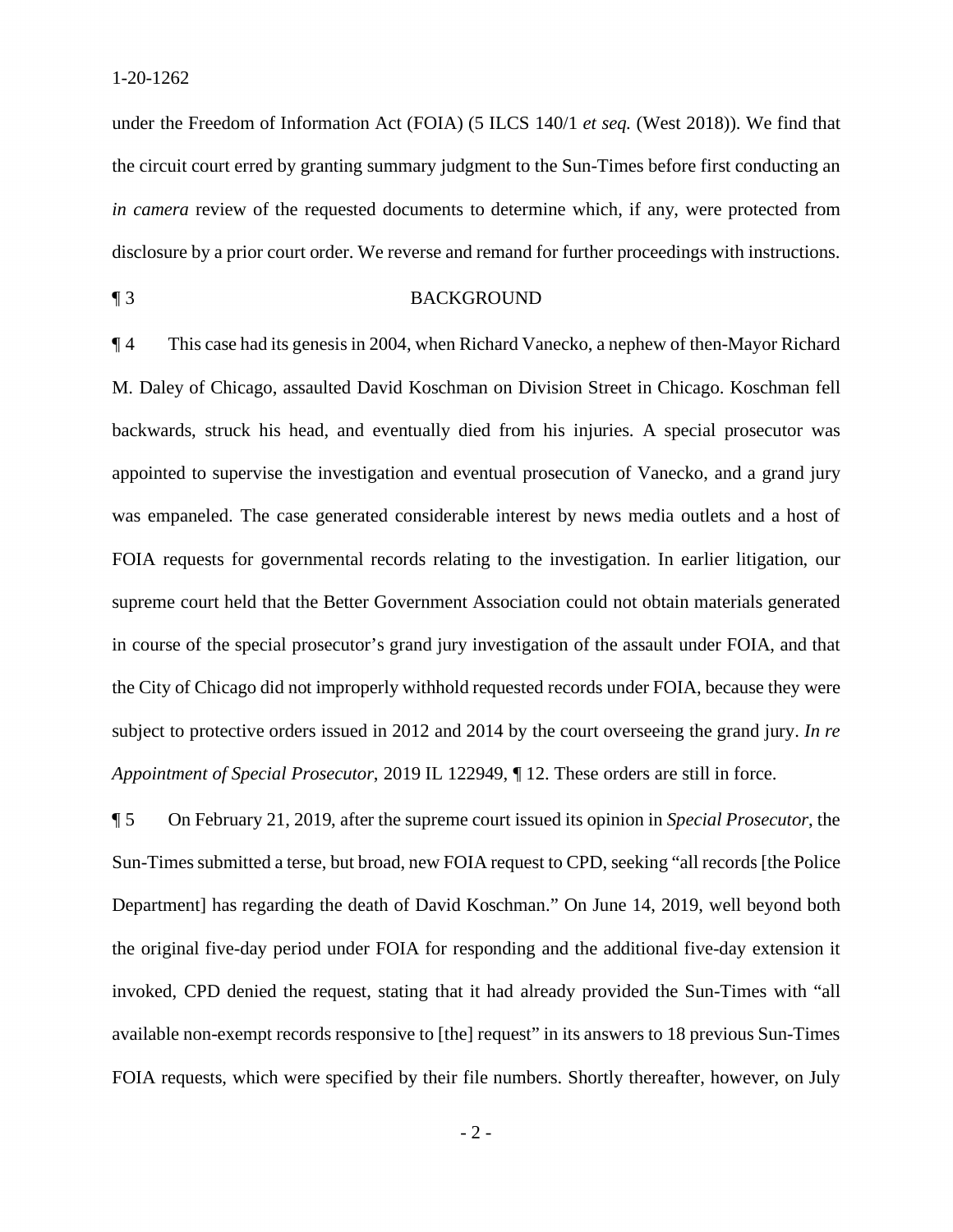25, CPD sent the Sun-Times a "supplemental response" in which it produced 73 pages of additional records which had been withheld in response to an earlier Sun-Times FOIA request, but which CPD was now releasing with redactions.

¶ 6 The Sun-Times asked the office of the Attorney General's Public Access Counselor (PAC) to review CPD's denial of its request. The PAC directed CPD to explain its withholding of the records. CPD responded, asserting that because the grand jury protective order prohibited disclosure of the records it withheld, it was not required to produce them under FOIA. See *Special Prosecutor*, 2019 IL 122949,  $\parallel$  29. In its response to the PAC, CPD also stated that the records were exempt from disclosure under section  $7(1)(a)$  of FOIA.<sup>1</sup> The PAC did not take any further action regarding the Sun-Times' request.

¶ 7 On September 11, 2019, the Sun-Times filed this lawsuit in the circuit court of Cook County. The complaint is unusually pleaded in that although it contains a set of allegations common to all counts, its splits the Sun-Times' single claim for CPD's violation of FOIA into three separate counts. Each count is but a few lines long, and no count contains its own prayer for relief. Count I is entitled "Failure to Produce Records" and alleges that the requested records were non-exempt and that CPD violated FOIA by not producing them. Count II, entitled "Failure to

<sup>1</sup> Section 7(1)(a) of FOIA (5 ILCS 140/7(1)(a) (West 2018)) exempts "[i]nformation specifically prohibited from disclosure by federal or State law" from disclosure under FOIA. Both parties have mischaracterized the holding of *Special Prosecutor* court by framing the issue of whether the grand jury protective orders shield documents from disclosure under a section 7(1)(a) rubric. The *Special Prosecutor* court did *not* rely on section 7(1)(a) as a basis to not hold that the grand jury records subject to the protective order were exempt from disclosure. Instead, it held that "out of respect for the judicial process," a public body was required to obey a court order prohibiting disclosure of records, notwithstanding any contrary command of FOIA. See *id*. ¶ 68. Even so, the issue of a section  $7(1)(a)$  exemption remains relevant as to whether any records might additionally be shielded from disclosure under section 112-6 of the Code of Criminal Procedure of 1963 (725 ILCS 5/112-6 (West 2018)).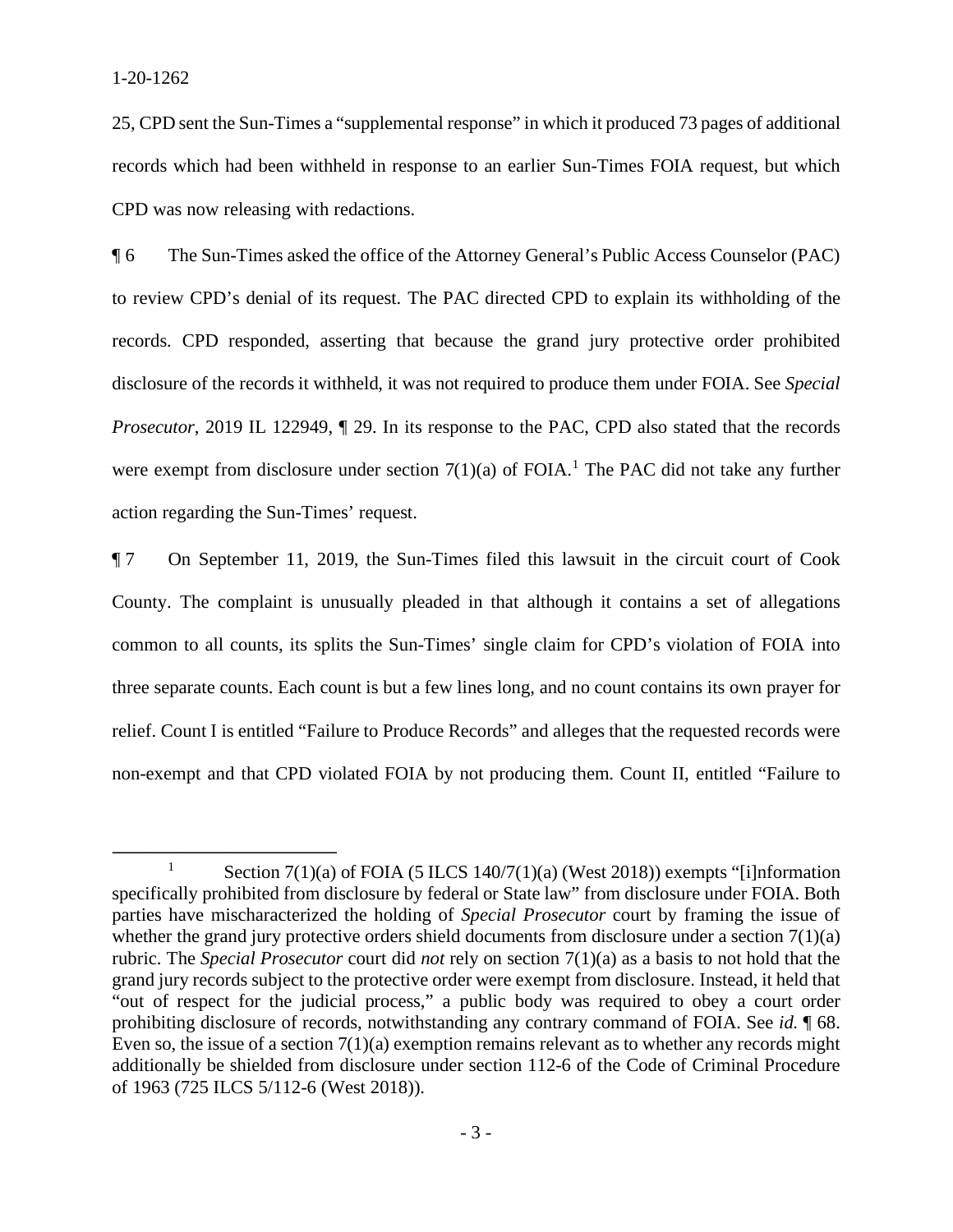Perform an Adequate Search," states that CPD has a burden under FOIA to demonstrate why the requested records are exempt from disclosure and that CPD "has failed to come forward with sufficient evidence to carry this burden." Count III, entitled "Willful and Intentional Violation of FOIA," simply alleges that the requested records are non-exempt and that CPD willfully violated FOIA by not producing them. The common prayer for relief for all three counts requests that the court declare that the records are non-exempt, declare that CPD violated FOIA by not releasing them, enjoin CPD from withholding them, and award attorney fees and costs.

¶ 8 CPD answered the complaint, generally denying the key allegation that it improperly withheld records, and raising a pleading issue which it improperly characterized as an "affirmative defense"—that the complaint did not actually allege that the Sun-Times was denied access to the records. It did not assert any affirmative defense that the records were protected from disclosure by a court order—either the protective order at issue in *Special Prosecutor* or the later protective order, discussed below, stemming from the City of Chicago's office of Inspector General (OIG) investigation—or by any specific FOIA exemption. It also did not assert any affirmative defense that: (1) the Sun-Times' request was unduly burdensome under section 3(d) of FOIA; (2) the request was duplicative of prior requests; or (3) that the case was moot. However, the complaint and answer did frequently reference the *Special Prosecutor* protective order. Additionally, during an argument on a motion, the circuit court specifically asked counsel for the Sun-Times if he "concede<sup>[d]"</sup> that CPD "had raised a [section]  $7(1)(a)$  exemption," and counsel responded in the affirmative.

¶ 9 The Sun-Times then filed what it captioned as a motion "for partial summary judgment and for FOIA Section 11(e) Index." The motion turned the tables on CPD, taking the position that in response to the motion, CPD would be required to produce clear and convincing evidence that

 $-4-$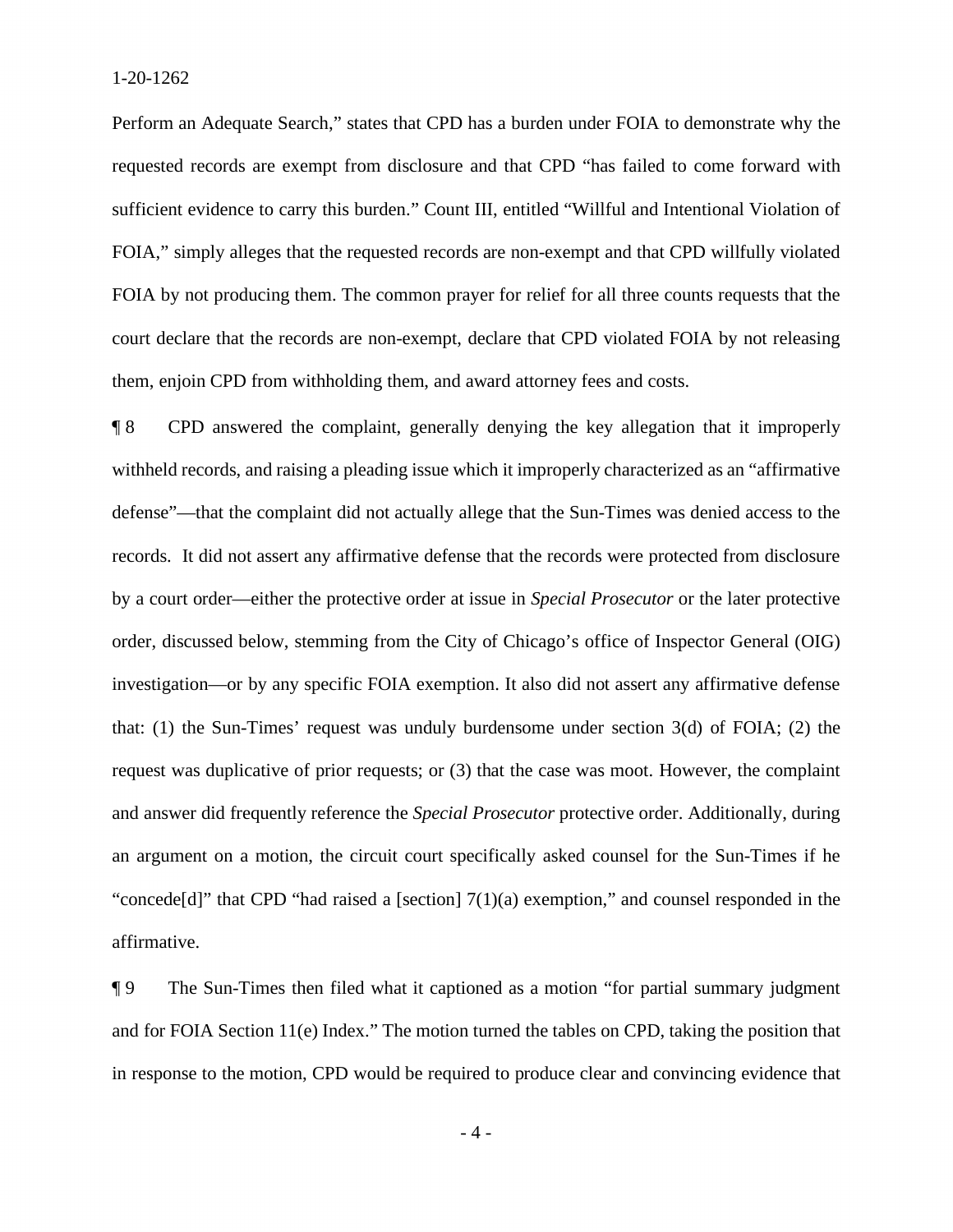all of the withheld records were exempt from disclosure. The first section of the motion—the motion for partial summary judgment—claimed that "[b]ecause [the] Sun-Times is under no obligation to disprove [CPD's] allegations, Sun-Times will address [CPD's] evidence and arguments once they are provided in response to this motion." The motion was not supported by any affidavit and included only one exhibit: a copy of the cover letter to CPD's July 25, 2019 supplemental response to the Sun-Times. At oral argument, counsel for the Sun-Times explained that it labeled the motion as one for "partial" summary judgment because it only sought an order releasing the records and did not seek an award of attorney fees or costs under section 11(i) of FOIA (5 ILCS 140/11(i) (West 2018)).

¶ 10 The motion also contained a second section, in which the Sun-Times sought an index to the withheld records pursuant to section 11(e) of FOIA (5 ILCS 140/11(e) (West 2018)). This section of the motion specifically quoted section 11(e) of FOIA, which provides that on motion of a FOIA plaintiff, before or after an *in camera* inspection of the withheld records, the court can order the public body to provide an index to the withheld records, including a description of the nature or contents of each document withheld, and a statement of the FOIA exemptions claimed for each withheld document.

¶ 11 In response, CPD filed a single pleading which functioned both as its response to the Sun-Times' motion and its own cross-motion for (full, not partial) summary judgment. CPD argued that the case was moot because it had provided the Sun-Times—in response to 22 prior requests over the course of 9 years—with all the records responsive to the request, less those held to be exempt in *Special Prosecutor*. CPD also argued that it was "not clear" on what the Sun-Times was seeking in light of the 22 prior productions, and that the Sun-Times was not entitled to an index of withheld records because there was a "lack of clarity" as to what the Sun-Times sought. CPD's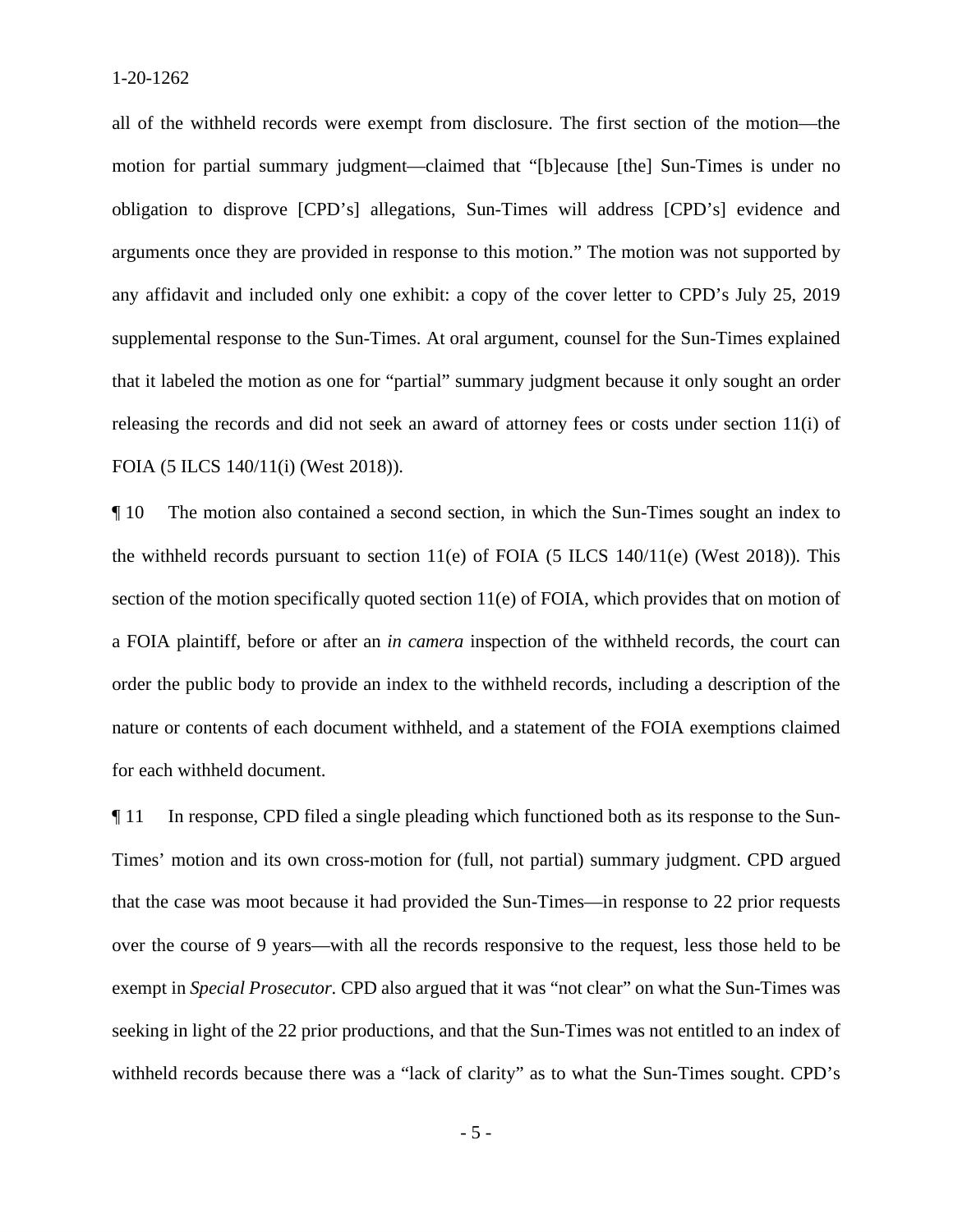motion was supported by the affidavit of the commanding officer of its FOIA unit, stating *inter alia* that CPD gave the Sun-Times the supplemental records on July 25, 2019 "in an abundance of caution" because it was uncertain whether those particular records had been provided in response to one of the Sun-Times' earlier requests. It also claimed that complying with the request would be unduly burdensome under section 3(d) of FOIA (5 ILCS 140/3(d) (West 2018)).

¶ 12 In reply, the Sun-Times argued that CPD had not met its burden to show that the records were non-exempt. In particular, it stated that it "crafted" its request in compliance with the grand jury protective order, in that it did not even mention grand jury records, and the "records [were] requested in a way that does not identify them as connected to the grand jury." The Sun-Times also asserted that, under section 3(d) of FOIA (5 ILCS 140/3(d) (West 2018)), CPD had forfeited any argument that complying with the request would be unduly burdensome, because it failed to respond to the request in a timely manner in the first instance. The Sun-Times reiterated its request for an index to the withheld records, arguing that such an index would "help[] the court[] reach a proper conclusion on whether the government is improperly withholding records" and that "[t]his is the exact type of case where an index would be the most helpful." The Sun-Times' reply was also supported by an affidavit of its reporter stating that he wrote the FOIA request in accordance with the grand jury protective order, that CPD admitted in its cross-motion that it possessed more records which it had not produced, and that an index would enable him to have a "full understanding of what is still missing."

¶ 13 In further reply, CPD stated it was still confused regarding what the Sun-Times was seeking, and that it need not provide an index because it had already provided an "abundance" of records, and that it "did not know what additional records" it was being asked to provide except those held to be non-disclosable under *Special Prosecutor.* It also asserted that the FOIA request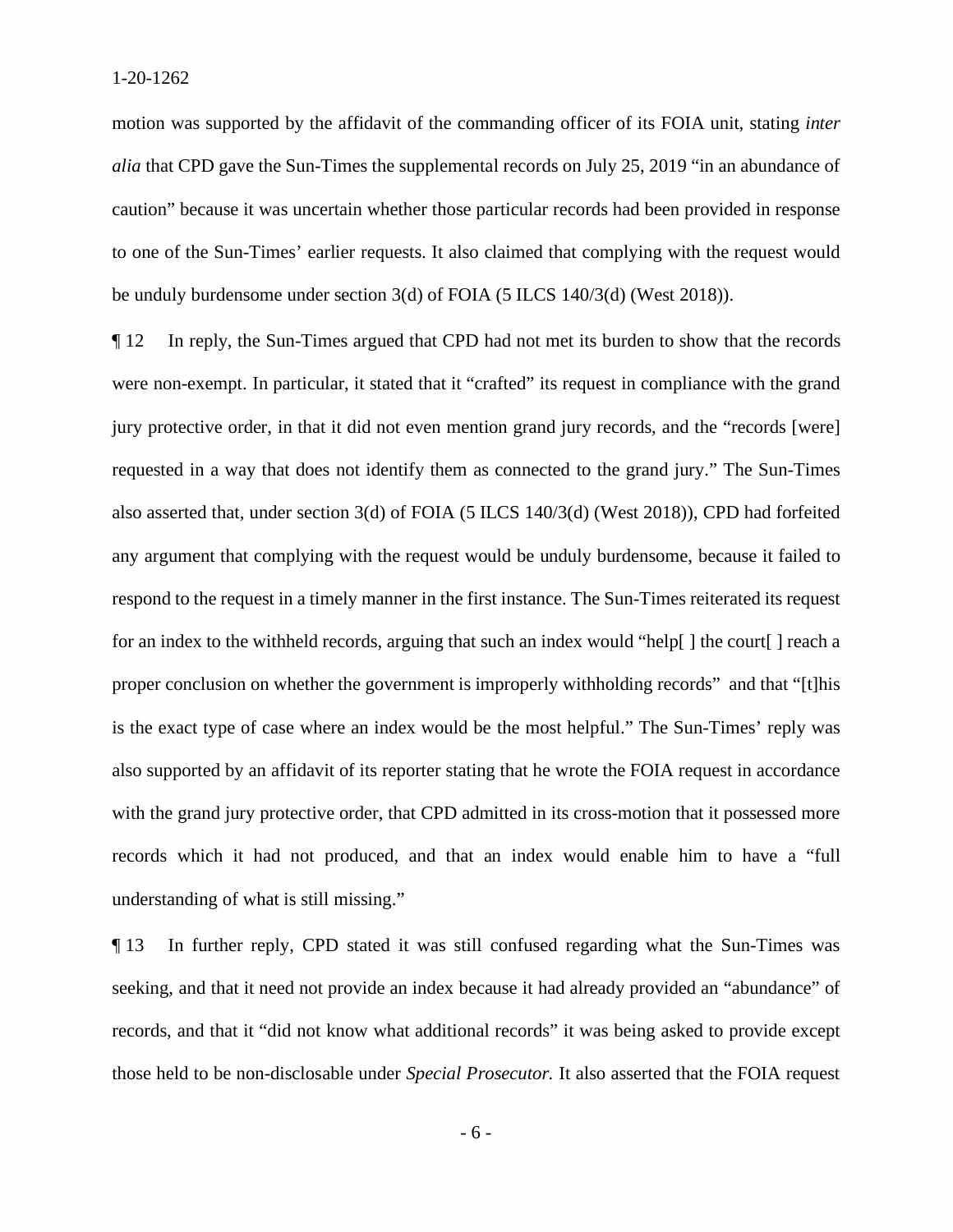was improperly seeking records which would enable the Sun-Times to reverse engineer what occurred before the grand jury.

¶ 14 On June 11, 2020, the circuit court issued an order on the cross-motions. The court found that: (1) providing an index to the withheld records was mandatory under the facts presented; (2) the FOIA request "clearly identifies the records it seeks"; and (3) that the record suggested that there could be additional records not disclosed, as exhibited by the 73 pages CPD provided in its supplemental response. Accordingly, the court ordered CPD to produce an index in 21 days, including therein a column, indicating whether CPD previously provided any withheld or redacted records to the Sun-Times in response to one of its earlier requests. Further, the court set a briefing schedule to commence 21 days after CPD provided the index, under which the Sun-Times was "ordered" to file a sur-reply addressing CPD's "new argument" that providing certain records would enable it to reverse engineer what occurred before the grand jury, after which CPD was allowed to file a sur-reply brief of its own. The court also found that while CPD claimed that the Sun-Times' FOIA request was repetitive and burdensome, it was not clear what specific FOIA exemption it was invoking in that respect. If it was making such an assertion, then CPD was ordered to expressly state what exemption it was relying on. The court did not set a deadline or format for CPD to make that disclosure. The June 11 order did not state that the court was granting or denying any particular motion then pending before it.

¶ 15 CPD then moved for an extension of time to prepare the index and asked the circuit court to inspect a portion of the index *in camera.* Explaining its *in camera* inspection request, CPD indicated that "even to list" the descriptions of the documents in the index would violate the grand jury protective order. CPD also asserted, for the first time, that the judge supervising the grand jury had issued an *additional* protective order in 2015, under seal, "specifically prohibiting the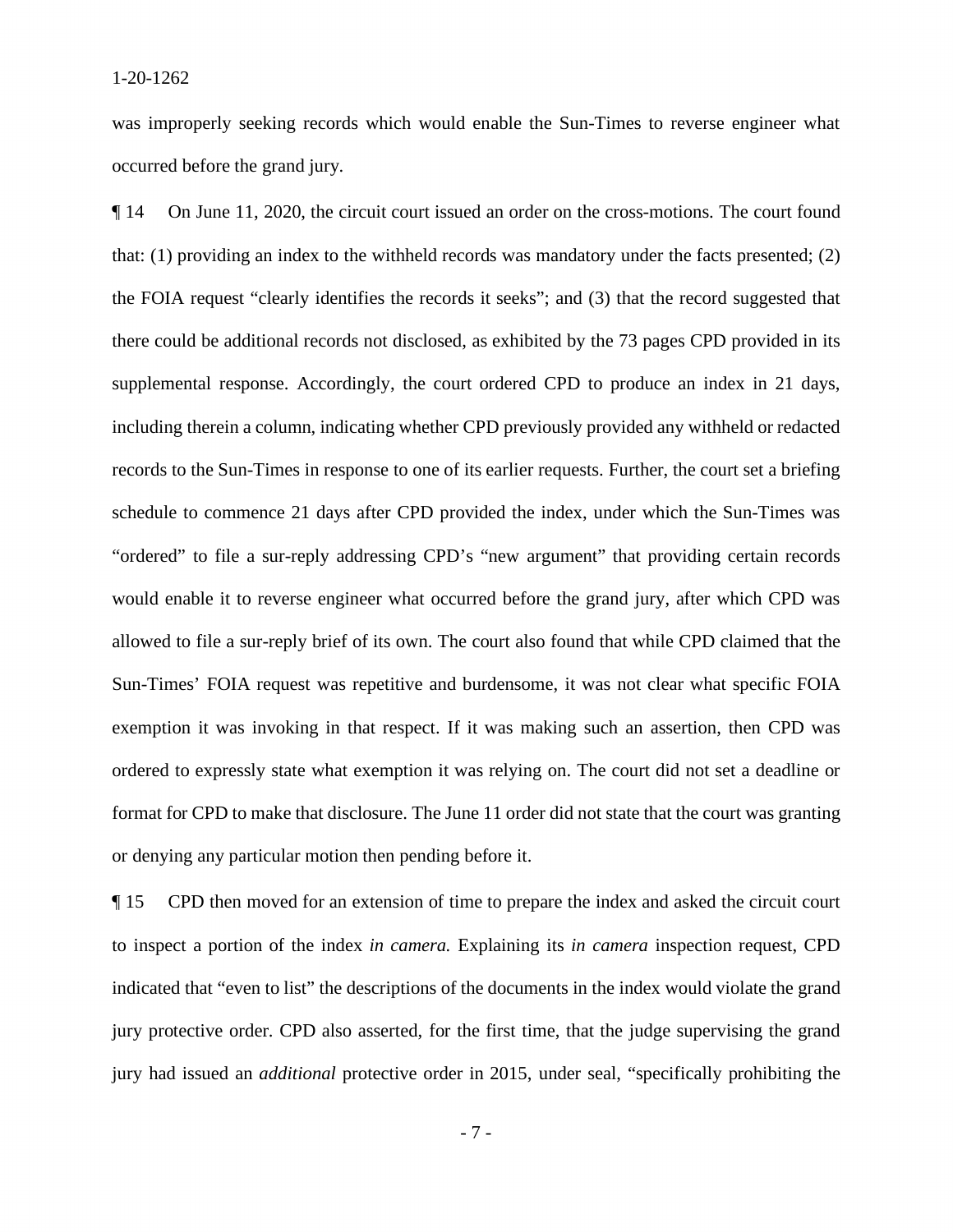release of certain specifically enumerated documents gathered as part" of an internal OIG investigation. CPD asserted the OIG protective order as an additional reason for requesting to submit portions of the index *in camera*, citing *Special Prosecutor* in support of its position. Because this protective order was itself under seal, CPD did not provide a copy of it as an exhibit to its reply, but merely asserted that it existed. At oral argument, counsel for CPD asserted that it gave a copy of the sealed OIG order to the circuit court under seal for its *in camera* review, but the record before this court contains no indication of that transmission.

¶ 16 During briefing on the motion for extension of time, the Sun-Times again requested that the circuit court "first rule" on whether the records were exempt under section  $7(1)(a)$  of FOIA (5) ILCS 140/7(1)(a) (West 2018)), which exempts disclosure of "[i]nformation specifically prohibited from disclosure by federal or State law or rules and regulations implementing federal or State law."

¶ 17 On August 28, 2020, the circuit court held a hearing by videoconferencing software. There was considerable discussion regarding whether CPD had forfeited its argument that the records, or an index thereto, were prohibited from disclosure on the basis of the grand jury protective orders because it had failed to plead it as an affirmative defense. The court stated that even assuming that CPD had not forfeited that defense, it was without merit because the FOIA request in question "does not make any mention of the Grand Jury." The court further stated that "[b]ecause the City has not met its burden to show that Section 7(1)(a) exempts the records sought in the Plaintiff's FOIA request, the requirement of an index is now moot." Accordingly, the court entered an order stating:

"1. Plaintiff's Motion for Partial Summary Judgment is hereby granted.

2. Defendant's cross-motion for summary judgment is hereby denied.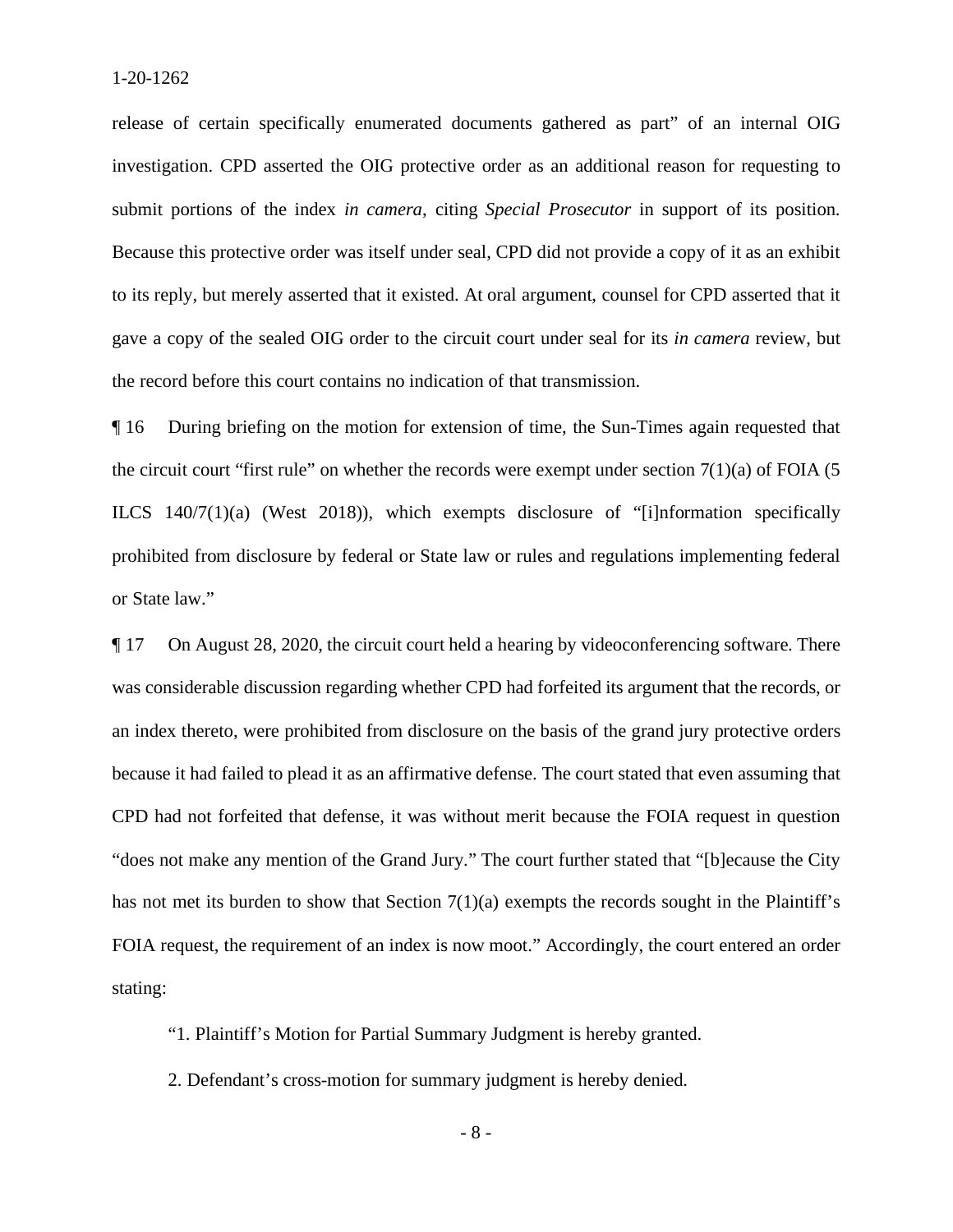3. Defendant shall produce the requested records to Plaintiff on or before September 28, 2020.

4. Case continued for status on compliance for October 7, 2020 at 9:30 a.m."

¶ 18 CPD moved to reconsider that order. On October 5, the circuit court denied that motion without further briefing "for the same reasons stated on the record on August 28, 2020" and ordered CPD to produce the requested records to the Sun-Times by October 26, 2020. CPD then moved for a finding there was no just cause to delay enforcement or appeal of the August 28, 2020 order pursuant to Illinois Supreme Court Rule 304(a) (eff. Mar. 8, 2016), so as to make that order immediately appealable. On October 27, the court granted that motion, making the appropriate finding, and stayed production of documents pending appeal. This timely appeal followed.

¶ 19 ANALYSIS

¶ 20 On appeal, CPD argues that the circuit court erred in ordering it to release documents responsive to the Sun-Times' FOIA request because: (1) the court did so without first reviewing the documents *in camera* to determine whether any were subject to the grand jury protective orders; and (2) even if CPD had forfeited its ability to invoke any FOIA exemptions by not filing appropriate affirmative defenses, the result reached below is untenable because it would still place CPD in the position of complying with one court order by violating a second court order.

¶ 21 Before addressing the merits, we pause to examine our jurisdiction in light of the unusual procedural posture in which this case reaches us. We have an obligation to review our jurisdiction on our own even if no party raises the issue. *In re Marriage of Baumgartner*, 2014 IL App (1st) 120552, ¶ 33.

¶ 22 As noted above, the Sun-Times filed a joint motion for partial summary judgment and for a FOIA index. The Sun-Times characterized its motion as being one for "partial" summary

- 9 -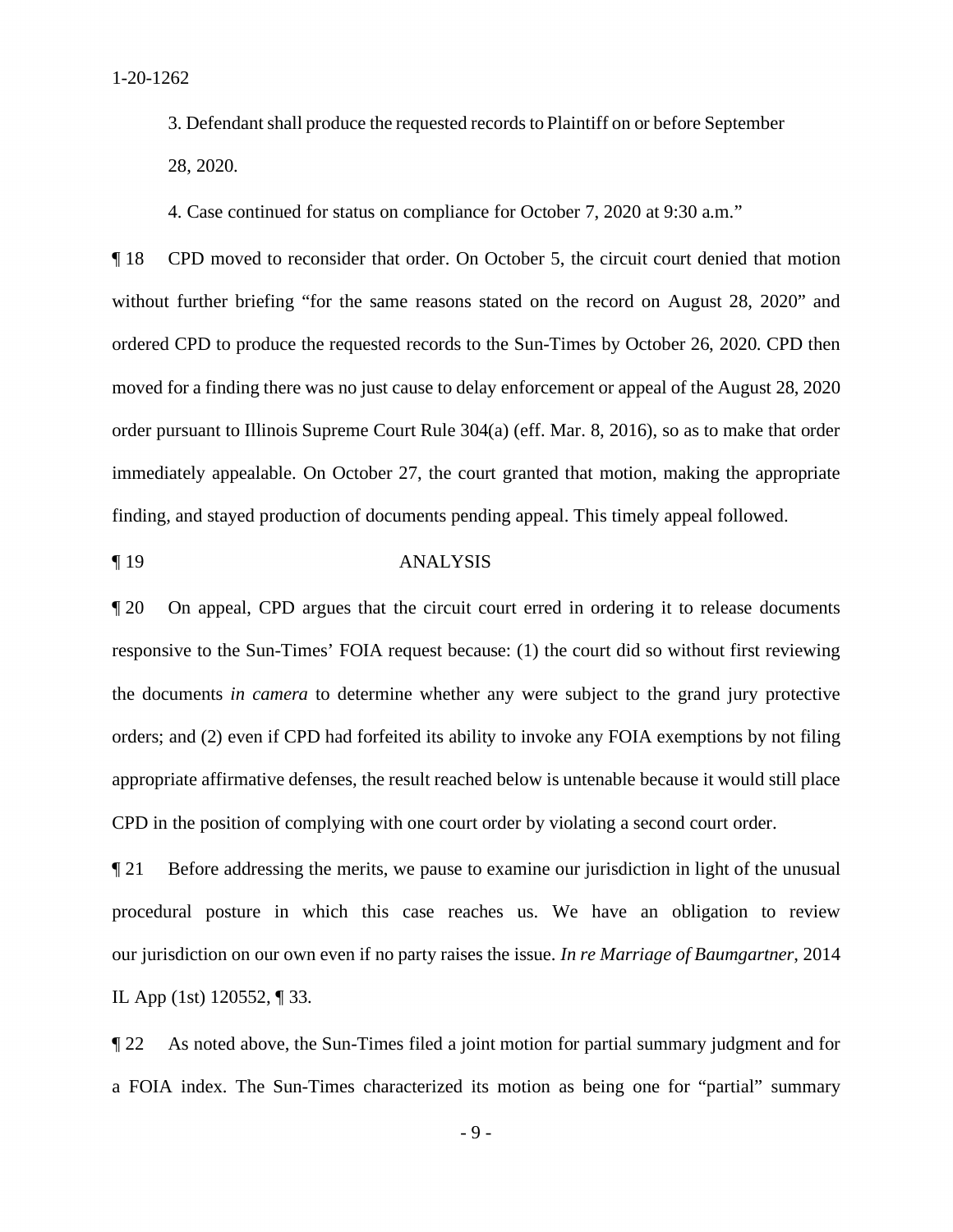judgment because it did not address its claim for an award of attorney fees and costs, preferring to defer that claim until the circuit court determined that it was actually entitled to production of certain records. See 5 ILCS  $140/11(i)$  (West 2018) (providing that the court shall award attorney fees and costs to a requestor who "prevails" in a FOIA lawsuit, and in determining the amount, considering "the degree to which the relief obtained relates to the relief sought").

¶ 23 A circuit court may make a Rule 304(a) finding in cases involving multiple claims or parties: "If multiple parties or multiple claims for relief are involved in an action, an appeal may be taken from a final judgment as to one or more but fewer than all of the parties or claims only if the [circuit] court has made an express written finding that there is no just reason for delaying either enforcement or appeal or both." Ill. Sup. Ct. R. 304(a) (eff. Mar. 8, 2016). Here, the fact that the Sun-Times pleaded its single FOIA claim in three separate counts does not matter. See *Blumenthal v. Brewer*, 2016 IL 118781, ¶ 26 ("these counts merely advanced different analytical approaches for determining how the home or its proceeds should be allocated between the parties. They were, in effect, different iterations of the very same claim."). Although the circuit court did not address the Sun-Times' claim for attorney fees and costs under FOIA, the court did make an appropriate finding under Rule 304(a) which renders the order granting partial summary judgment appealable. See *Hamer v. Lentz*, 155 Ill. App. 3d 692, 695 (1987) (order requiring release of documents under FOIA was not appealable because a FOIA attorney fee and cost request was a "claim" which rendered a disclosure order non-appealable without a Rule 304(a) finding). Therefore, we have jurisdiction under Rule 304(a). Ill. Sup. Ct. R. 304(a) (eff. Mar. 8, 2016). We also have jurisdiction under Rule 307(a)(1), as the order commanding CPD to turn over the records to the Sun-Times under FOIA was functionally an injunction. Ill. S. Ct. R. 307(a)(1) (eff. Nov. 1, 2017).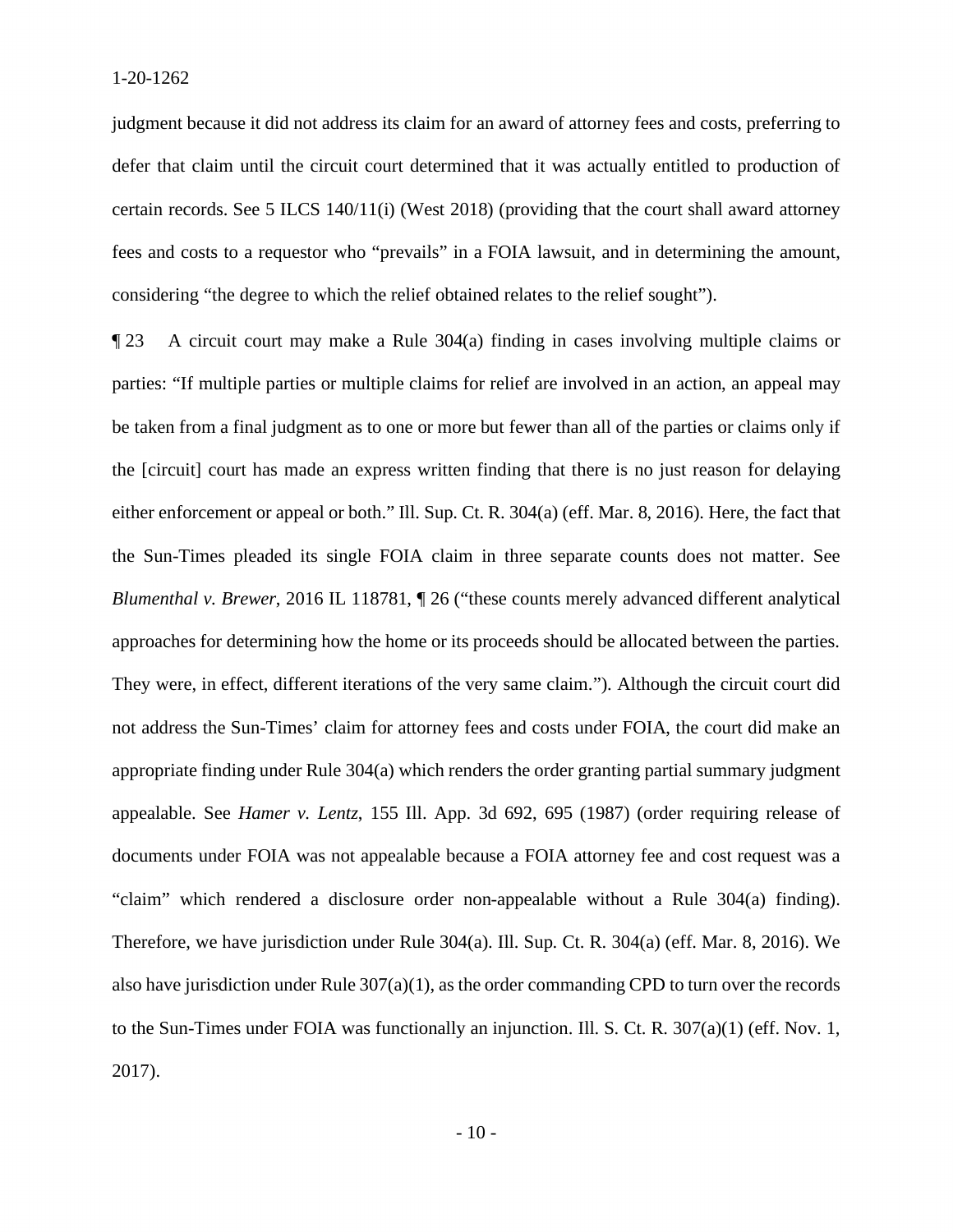¶ 24 Having found jurisdiction, we next address the merits of this appeal. Summary judgment is appropriate "if the pleadings, depositions, and admissions on file, together with the affidavits, if any, show that there is no genuine issue as to any material fact and that the moving party is entitled to a judgment as a matter of law." 735 ILCS 5/2-1005(c) (West 2018). Summary judgment is a drastic measure and should only be granted when the moving party's right to judgment is "clear and free from doubt." *Outboard Marine Corp. v. Liberty Mutual Insurance Co.,* 154 Ill. 2d 90, 102 (1992). Where a reasonable person could draw divergent inferences from undisputed facts, summary judgment should be denied. *Id.* We review a trial court's entry of summary judgment *de novo. Id.*

¶ 25 Under FOIA, public records are presumed to be open and accessible. *Illinois Education Ass'n v. Illinois State Board of Education*, 204 Ill. 2d 456, 462-63 (2003) (citing *Lieber v. Board of Trustees of Southern Illinois University*, 176 Ill. 2d 401, 407 (1997)). In a normal civil case, the plaintiff has the burden of proof. *Thacker v. UNR Industries, Inc*., 151 Ill. 2d 343, 354 (1992). FOIA cases are an exception to that general rule. In a FOIA case, the defendant public body "has the burden of proving by clear and convincing evidence that [the records are] exempt." 5 ILCS 140/1.2 (West 2018). To meet that high burden, it must " 'provide a *detailed* justification for its claim of exemption, addressing the requested documents specifically and in a manner allowing for adequate adversary testing.' " (Emphasis in original.) *Illinois Education Ass'n*, 204 Ill. 2d at 464 (quoting *Baudin v. City of Crystal Lake*, 192 Ill. App. 3d 530, 537 (1989)). Likewise, as in any other civil lawsuit, the public body must answer and plead correctly as required by the Illinois Code of Civil Procedure and the Supreme Court Rules, and present evidence to support its defenses, lest its defenses be forfeited.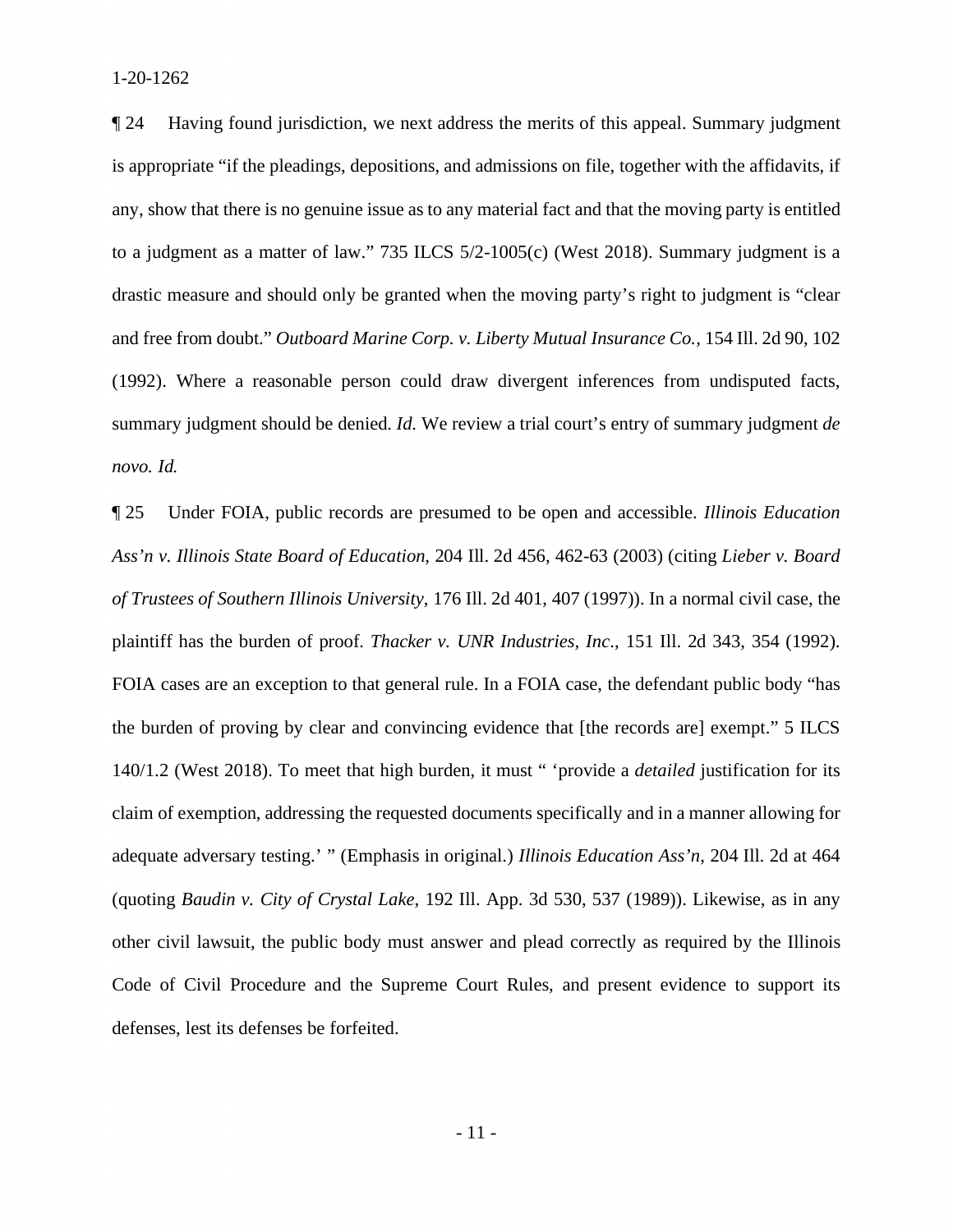¶ 26 It appears that the circuit court granted summary judgment to the Sun-Times and ordered the release of the records in full based largely, but not completely, on CPD's procedural missteps in failing to plead any relevant affirmative defenses. Among other things, a public body claiming that it withheld records properly because of an applicable FOIA exemption should always plead the exemption as an affirmative defense. *Harwood v. McDonough*, 344 Ill. App. 3d 242, 246, n.1 (2003) ("We conclude that the exemptions contained in section 7 [of FOIA] constitute affirmative defenses which the defendant has the burden of pleading and proving.").

¶ 27 The Sun-Times' argument that CPD forfeited its ability to assert FOIA exemptions is compelling. Forfeiture, is, however, a limitation on the parties and not on this court, and this court may overlook forfeiture where necessary to obtain a just result or maintain a sound body of precedent. *Wilson v. Humana Hospital*, 399 Ill. App. 3d 751, 757 (2010).

¶ 28 In a garden-variety FOIA case, we might be inclined to honor CPD's forfeiture. Because this case involves the secrecy of a grand jury and an order issued by a sister court, we decline to find forfeiture here. In *Special Prosecutor*, our supreme court held that many of the records at issue here were protected from disclosure "out of respect for the judicial process." See *id*. ¶ 68. The circuit court's order, if affirmed, would put the police department in the Catch-22 situation of having to decide which of two conflicting court orders to obey and which to flout under pain of contempt. Nothing in FOIA requires the judicial system to put anyone in that position. We therefore decline to find forfeiture as to CPD's claimed exemptions under section  $7(1)(a)$ (protected under a federal or State law) and the doctrine of *Special Prosecutor*. We do, however, honor its forfeitures as to its claimed exemption under section 3(g) (5 ILCS 140/3(d) (West 2018) ("A public body that fails to respond to a request received may not treat the request as unduly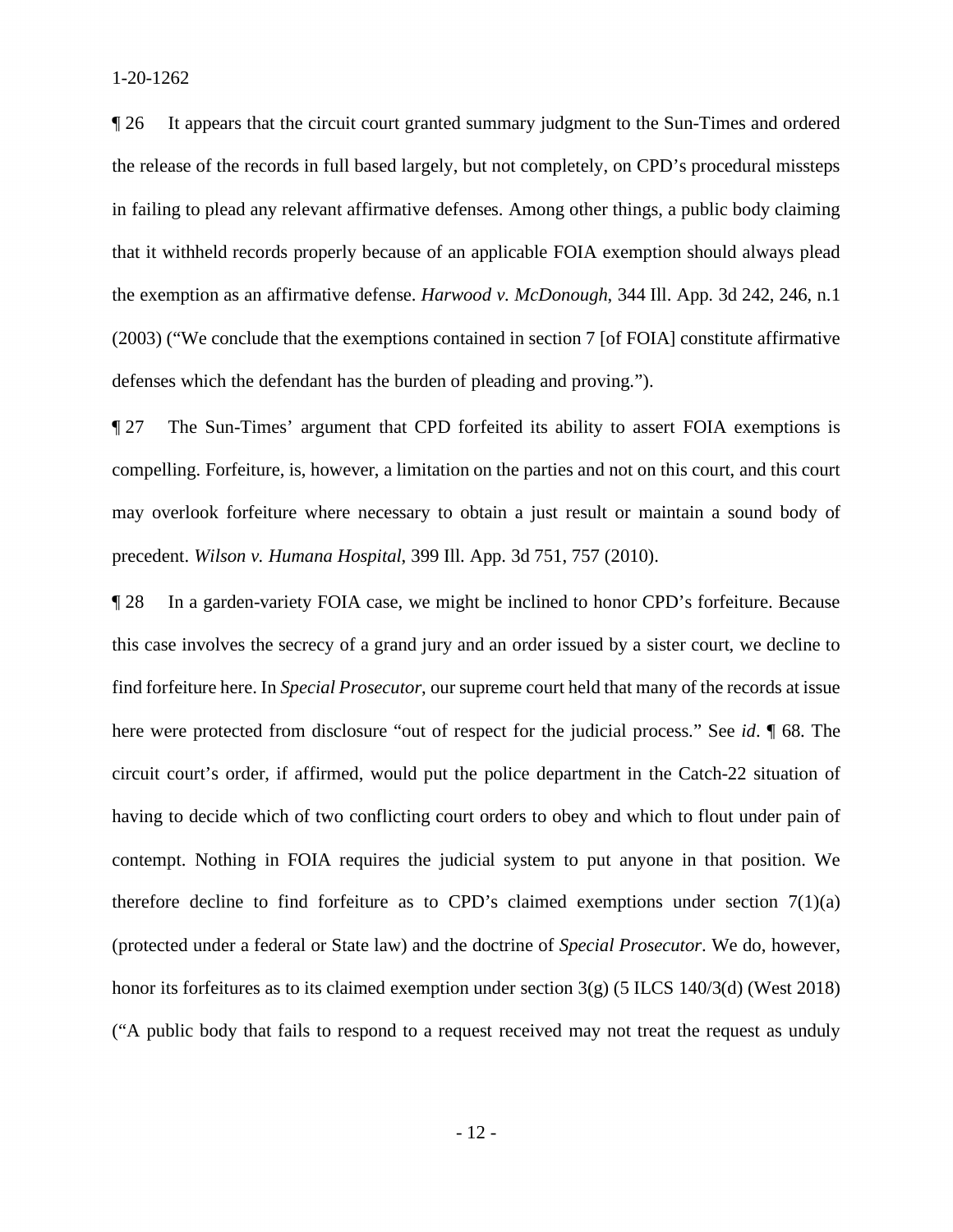burdensome under subsection  $(g)$ "). We also honor its forfeiture as to its argument that the request is repetitive.

¶ 29 In granting summary judgment to the Sun-Times, the circuit court bypassed the statutory process outlined in FOIA for an *in camera* review of public records claimed to be exempt from disclosure. Section 11(f) of FOIA provides in pertinent part:

"In any action considered by the court, the court shall consider the matter *de novo*, and *shall* conduct such *in camera* examination of the requested records as it finds appropriate to determine if such records or any part thereof may be withheld under any provision of this Act." (Emphasis added.) 5 ILCS 140/11(f) (West 2018).

¶ 30 Our supreme court has found that *in camera* review is the most effective way for a public body to objectively show that a claimed exemption applies. *Illinois Education Ass'n*, 204 Ill. 2d at 471. Relying on the "as it finds appropriate" clause in the above-quoted statute, the Sun-Times argues that a court retains full discretion to conduct, or not conduct, an *in camera* inspection depending on the facts of the case. We do not quarrel with that statement of the law. For example, "the circuit court need not conduct an *in camera* review where the public body meets its burden of showing that the statutory exemption applies by means of affidavits." *Id*. at 469. However, the same court noted that an *in camera* review is necessary if the public body's claimed exemptions are "sweeping," as they are here. *Id.* Given the nature of the records at issue here, and the uncertain applicability of the grand jury protective order, the circuit court should have conducted an *in camera* review of the documents before ordering their wholesale release. We therefore reverse the circuit court's order granting the Sun-Times' motion for partial summary judgment and ordering CPD to release the records to the Sun-Times, and remand for further proceedings.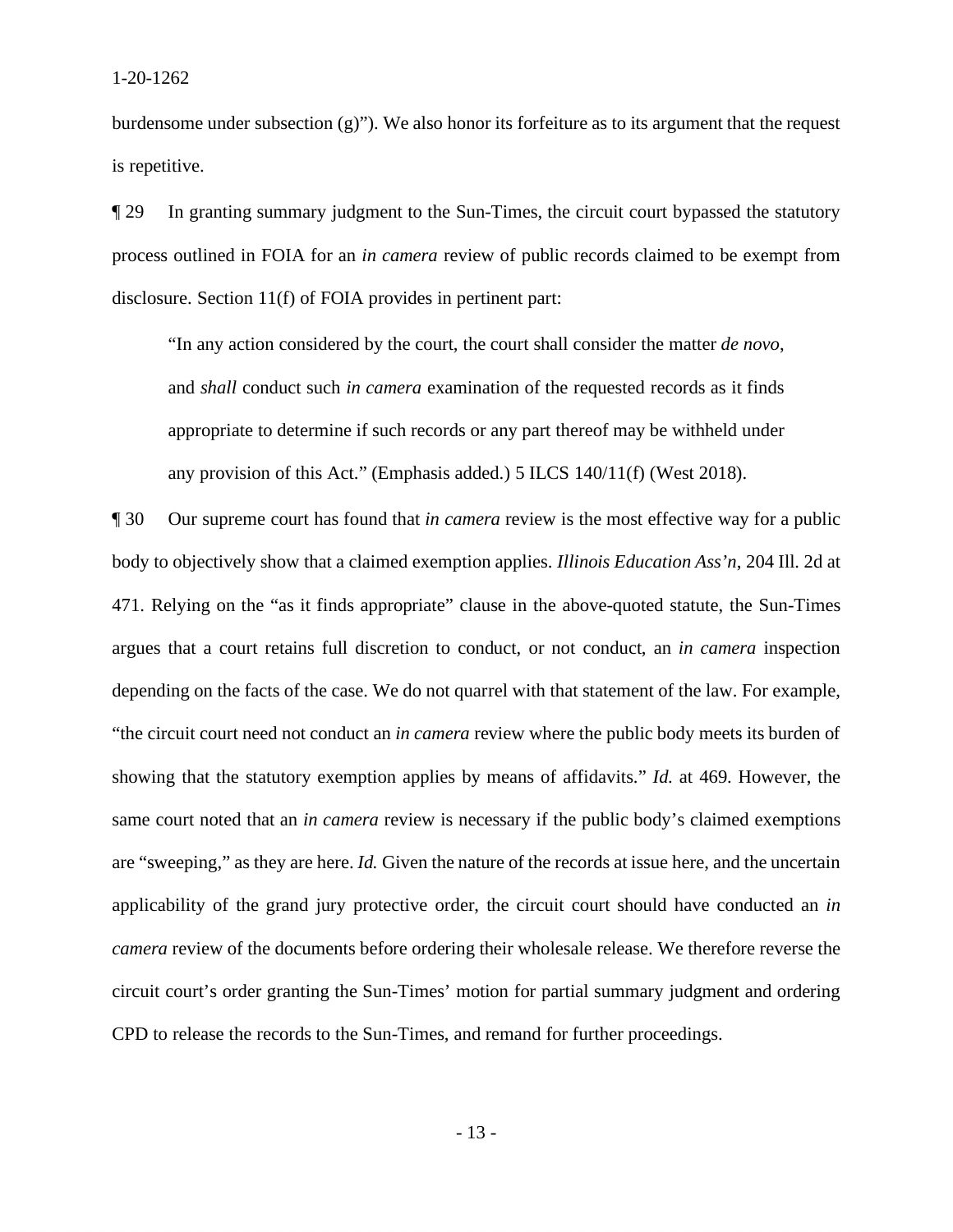$\P$  31 With respect to the remand, we note the following. Section 11(e) of FOIA contains an indexing requirement that is interrelated with the *in camera* review requirement. It provides:

"On motion of the plaintiff, prior to or after *in camera* inspection, the court shall order the public body to provide an index of the records to which access has been denied. The index shall include the following:

 (i) A description of the nature or contents of each document withheld, or each deletion from a released document, provided, however, that the public body shall not be required to disclose the information which it asserts is exempt; and

 (ii) A statement of the exemption or exemptions claimed for each such deletion or withheld document." 5 ILCS 140/11(e) (West 2018).

The Sun-Times moved for an order requiring CPD to provide a section 11(e) index. The circuit court granted that motion, but the issue fell by the wayside when the court ordered the release of the records in full.

¶ 32 We also note that section 11(h) of FOIA requires that this case be expedited. The law states: "Except as to causes the court considers to be of greater importance, proceedings arising under this Section shall take precedence on the docket over all other causes and be assigned for hearing and trial at the earliest practicable date and expedited in every way." 5 ILCS 140/11(h) (West 2018).

To expedite proceedings on remand, we direct the circuit court to punctiliously follow the process outlined in the FOIA statute by requiring CPD to prepare a section  $11(e)$  index and all documents responsive to the Sun-Times' request for *in camera* review by a prompt date certain. The index shall contain notations indicating as to each document, whether CPD has already given it to the Sun-Times, and if so, under what CPD FOIA request docket number it was provided. CPD shall

- 14 -